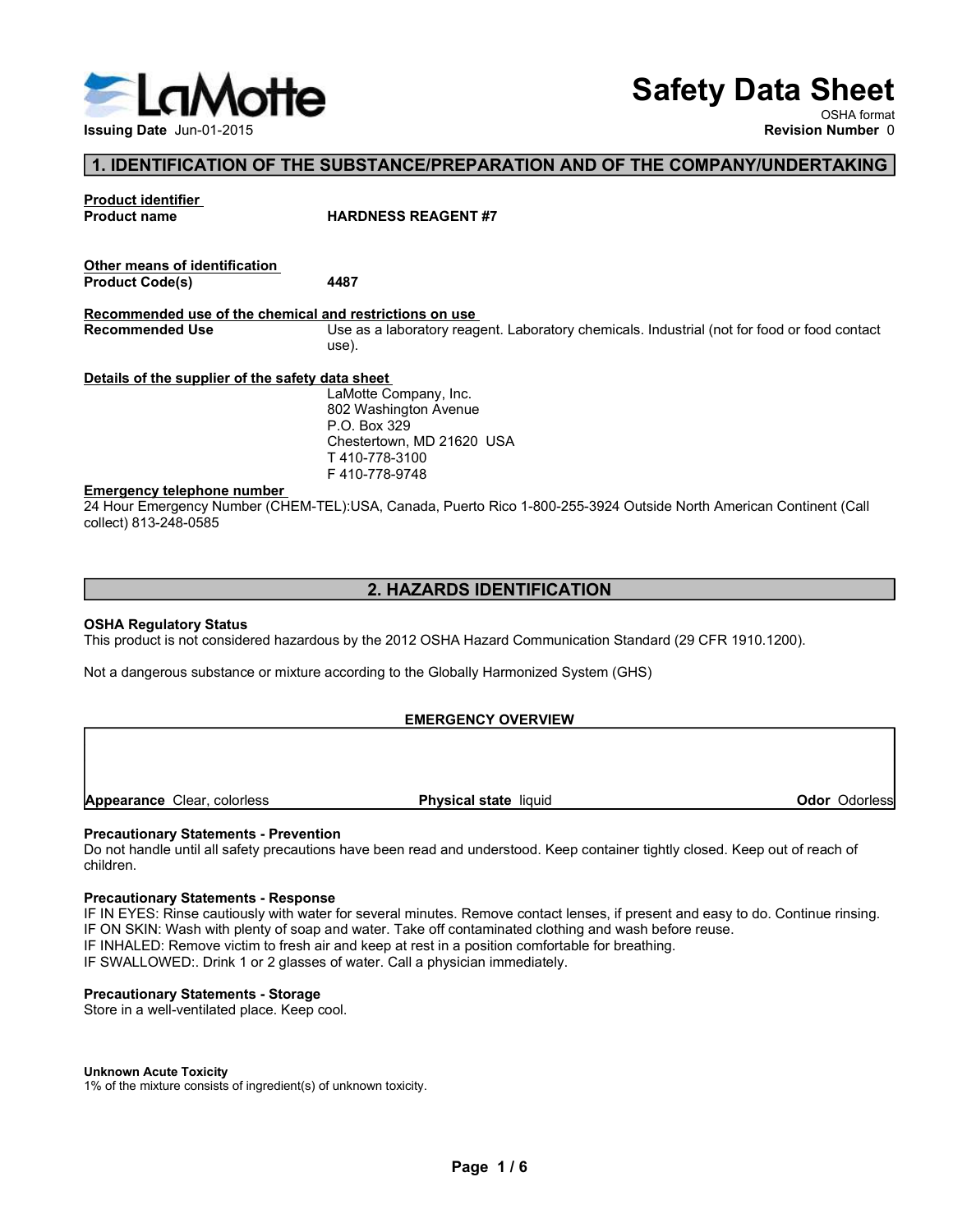# 4487 - HARDNESS REAGENT #7<br>Jun-01-2015<br>3. COMPOSITION/INFORMATION ON INGREDIENTS\* 3. COMPOSITION/INFORMATION ON INGREDIENTS\*

| 4487 - HARDNESS REAGENT #7                                                                             | <b>Issuing Date</b><br>Jun-01-2015                                                                                                                                                                                                                                                                |
|--------------------------------------------------------------------------------------------------------|---------------------------------------------------------------------------------------------------------------------------------------------------------------------------------------------------------------------------------------------------------------------------------------------------|
|                                                                                                        | 3. COMPOSITION/INFORMATION ON INGREDIENTS*                                                                                                                                                                                                                                                        |
|                                                                                                        | <b>4. FIRST AID MEASURES</b>                                                                                                                                                                                                                                                                      |
| <b>First Aid Measures</b>                                                                              |                                                                                                                                                                                                                                                                                                   |
| <b>General advice</b>                                                                                  | Do not get in eyes, on skin, or on clothing.                                                                                                                                                                                                                                                      |
| Eye contact                                                                                            | Immediately flush eyes with gentle stream of water for at least 15 minutes, occasionally<br>lifting upper and lower eyelids. If irritation persists or develops, contact a physician.                                                                                                             |
| <b>Skin contact</b>                                                                                    | Wash off immediately with soap and plenty of water for at least 15 minutes while removing<br>all contaminated clothing and shoes. If irritation develops or persists, consult physician.                                                                                                          |
| <b>Inhalation</b>                                                                                      | Remove to fresh air. If breathing is difficult, give oxygen. Consult a physician.                                                                                                                                                                                                                 |
| Ingestion                                                                                              | Drink plenty of water. If gastrointestinal distress occurs contact physician. Never give<br>anything by mouth to an unconscious person.                                                                                                                                                           |
| Self-protection of the first aider                                                                     | Use personal protective equipment. See section 8 for more information. Do not use<br>mouth-to-mouth method if victim ingested or inhaled the substance; give artificial respiration<br>with the aid of a pocket mask equipped with a one-way valve or other proper respiratory<br>medical device. |
|                                                                                                        | <b>5. FIREFIGHTING MEASURES</b>                                                                                                                                                                                                                                                                   |
| Suitable extinguishing media<br>Dry chemical, CO <sub>2</sub> , water spray or alcohol-resistant foam. |                                                                                                                                                                                                                                                                                                   |
| Protective equipment and precautions for firefighters<br>protective gear.                              | As in any fire, wear self-contained breathing apparatus pressure-demand, MSHA/NIOSH (approved or equivalent) and full                                                                                                                                                                             |
|                                                                                                        | <b>6. ACCIDENTAL RELEASE MEASURES</b>                                                                                                                                                                                                                                                             |
|                                                                                                        | Personal precautions, protective equipment and emergency procedures                                                                                                                                                                                                                               |
| <b>Personal precautions</b>                                                                            | Ensure adequate ventilation. Avoid contact with skin, eyes, and inhalation of vapors. Use<br>personal protective equipment. See section 8.                                                                                                                                                        |
| <b>Environmental precautions</b>                                                                       | See Section 12 for additional Ecological Information.                                                                                                                                                                                                                                             |
| Methods and material for containment and cleaning up                                                   |                                                                                                                                                                                                                                                                                                   |
| <b>Methods for containment</b>                                                                         | Absorb/Cover spill with sodium bicarbonate or sodium carbonate to neutralize, then place in                                                                                                                                                                                                       |

# 5. FIREFIGHTING MEASURES

| <b>6. ACCIDENTAL RELEASE MEASURES</b> |  |
|---------------------------------------|--|
|---------------------------------------|--|

| mgasuon                                                                                                | Drinik pichty of watch. If yasu'olificsunal districts occurs contact privisioan. Never yive<br>anything by mouth to an unconscious person.                                                                                                                                                        |
|--------------------------------------------------------------------------------------------------------|---------------------------------------------------------------------------------------------------------------------------------------------------------------------------------------------------------------------------------------------------------------------------------------------------|
| Self-protection of the first aider                                                                     | Use personal protective equipment. See section 8 for more information. Do not use<br>mouth-to-mouth method if victim ingested or inhaled the substance; give artificial respiration<br>with the aid of a pocket mask equipped with a one-way valve or other proper respiratory<br>medical device. |
|                                                                                                        | <b>5. FIREFIGHTING MEASURES</b>                                                                                                                                                                                                                                                                   |
| Suitable extinguishing media<br>Dry chemical, CO <sub>2</sub> , water spray or alcohol-resistant foam. |                                                                                                                                                                                                                                                                                                   |
| <b>Protective equipment and precautions for firefighters</b><br>protective gear.                       | As in any fire, wear self-contained breathing apparatus pressure-demand, MSHA/NIOSH (approved or equivalent) and full                                                                                                                                                                             |
|                                                                                                        | <b>6. ACCIDENTAL RELEASE MEASURES</b>                                                                                                                                                                                                                                                             |
|                                                                                                        | Personal precautions, protective equipment and emergency procedures                                                                                                                                                                                                                               |
| <b>Personal precautions</b>                                                                            | Ensure adequate ventilation. Avoid contact with skin, eyes, and inhalation of vapors. Use<br>personal protective equipment. See section 8.                                                                                                                                                        |
| <b>Environmental precautions</b>                                                                       | See Section 12 for additional Ecological Information.                                                                                                                                                                                                                                             |
| Methods and material for containment and cleaning up                                                   |                                                                                                                                                                                                                                                                                                   |
| <b>Methods for containment</b>                                                                         | Absorb/Cover spill with sodium bicarbonate or sodium carbonate to neutralize, then place in<br>a chemical waste container for later disposal. Dispose according to local regulations, if<br>permitted dissolve in water and rinse to drain.                                                       |
| Methods for cleaning up                                                                                | After cleaning, flush away traces with water.                                                                                                                                                                                                                                                     |
|                                                                                                        | 7. HANDLING AND STORAGE                                                                                                                                                                                                                                                                           |
| Precautions for safe handling                                                                          |                                                                                                                                                                                                                                                                                                   |
| <b>Handling</b>                                                                                        | Handle in accordance with good industrial hygiene and safety practice. Prevent contact with<br>skin, eyes, and clothing. Do not taste or swallow. Do not eat, drink, or smoke when using<br>this product.                                                                                         |
|                                                                                                        | Page 2/6                                                                                                                                                                                                                                                                                          |
|                                                                                                        |                                                                                                                                                                                                                                                                                                   |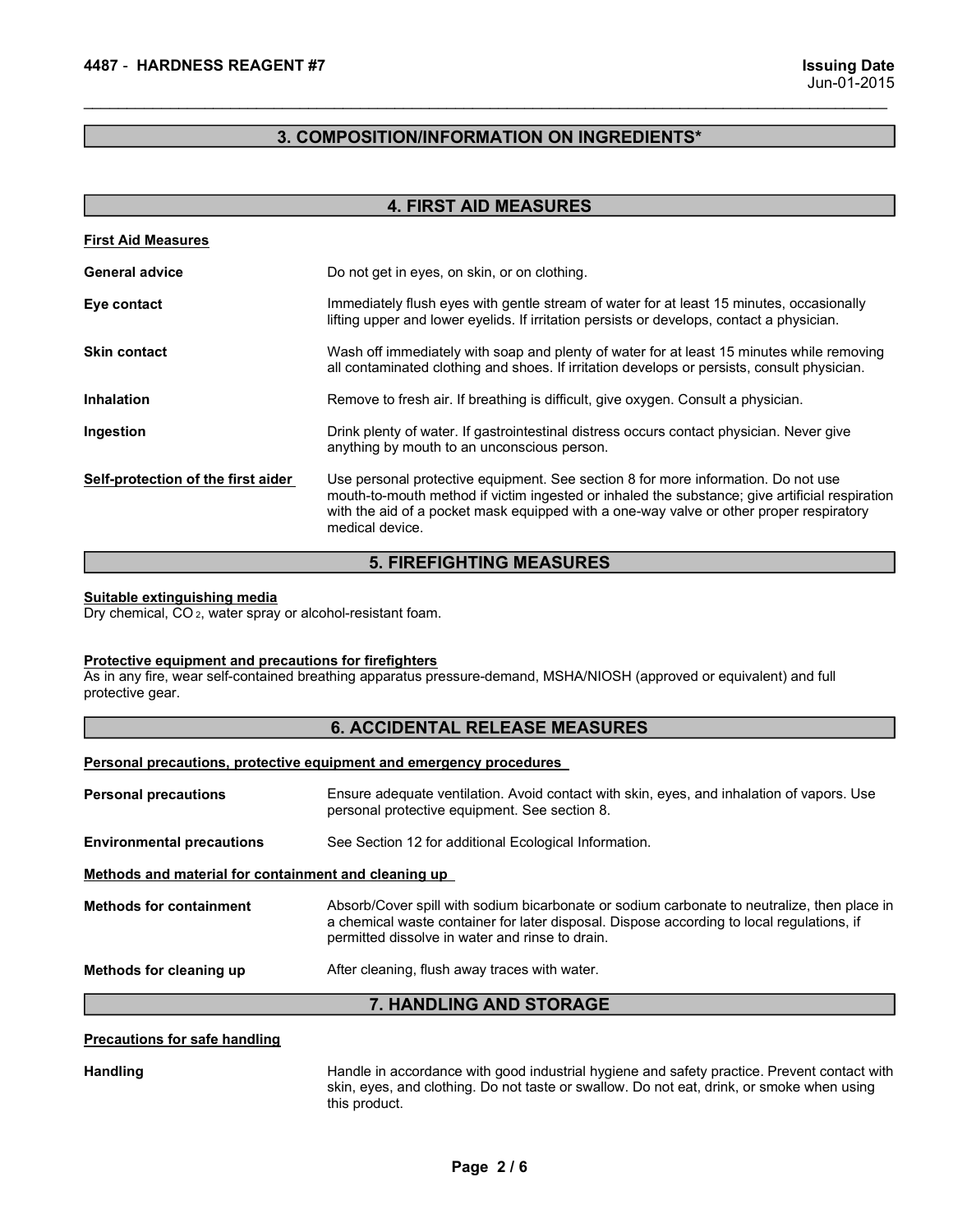# 1997 - HARDNESS REAGENT #7<br>
1997 - HARDNESS REAGENT #7<br>
2015 - Conditions for safe storage, including any incompatibilities<br>
2015 - Keep containers tiphtly closed in a dry, cool and well-yentilated place. Keep out of the r 4487 - HARDNESS REAGENT #7<br>
Uun-01-20<br>
Conditions for safe storage, including any incompatibilities<br>
Storage<br>
Storage<br>
Conditions for safe storage<br>
of children.<br>
Incompatible Products<br>
Strong oxidizing agents. copper. Alum Storage Keep containers tightly closed in a dry, cool and well-ventilated place. Keep out of the reach of children.<br>
Storage Keep containers tightly closed in a dry, cool and well-ventilated place. Keep out of the reach of Issuing<br>g any incompatibilities<br>Keep containers tightly closed in a dry, cool and well-ventilated place. Keep out of the<br>of children.<br>Strong oxidizing agents. copper. Aluminium.<br>OSURE CONTROLS/PERSONAL PROTECTION ISSUING DATENT WERE CONTROLS AND REACH AND THE CONTROLS AND THE CONTROLS AND CONDUCTED STRANGER STRANGER CONTROLS AND CONTROLS AND CONTROLS AND CONTROLS AND CONTROLS AND CONTROLS ARE CONTROLS AND CONTROLS ARE CONTROLS ARE 8. EXPOSURE CONTROLS/PERSONAL PROTECTION **4487 - HARDNESS REAGENT #7<br>
Conditions for safe storage. including any incompatibilities<br>
Storage**<br> **Explosition**<br> **Explosition Strong oxidizing agents. copper. Aluminium.**<br> **Explosition Strong oxidizing agents. copper. A** 4487 - HARDNESS REAGENT #7<br>
Conditions for safe storage, including any incompatibilities<br>
Storage<br>
Storage Keep containers tightly closed in a dry, cool and well-ventilated place.<br>
Incompatible Products Strong oxidizing ag **ENGINE AND AND ASSAUT AND ASSAUTE CONSIDER A SERVE ASSAUTE AND ASSAUTE CONTINUES Storage**<br>
Storage<br>
Storage Keep containers tightly closed in a dry, cool and well-ven<br>
incompatible Products Strong oxidizing agents. copper **g any incompatibilities**<br> **Example 10**<br> **Example 11**<br> **Example 11**<br> **Example 11**<br> **Example 12**<br> **Example 12**<br> **Example 12**<br> **Example 12**<br> **Example 12**<br> **Example 12**<br> **Example 12**<br> **Example 12**<br> **Example 12**<br> **Example 12**<br> **Samy incompatibilities**<br> **Samy incompatibilities**<br> **Example 1-2015**<br> **Example 2015**<br> **Example 2016**<br>
Strong oxidizing agents. copper. Aluminium.<br> **OSURE CONTROLS/PERSONAL PROTECTION<br>
Showers<br>
Eyewash stations<br>
Eyewash sta INDIVIDUAL PROTECTION**<br>
ISSUMPRIGES REAGENT #7<br> **Conditions for safe storage, including any incompatibilities**<br>
Storage<br> **Exprosimizes** (Keep containers tightly closed in a dry, cool and well-ventilated place. Keep out of **Example 16 ARONESS REAGENT #7**<br> **Example 16 ADMENT AND ADMENT AND ADMENT AND ADMENT AND ADMENT AND ADMENT AND ADMENT AND ADMENT AND ADMENT AND ADMENT AND ADMENT AND ADMENT AND ADMENT AND ADMENT AND ADMENT AND ADMENT AND A** Skin and both and the measures and both the protection and the protection of the measure of children.<br>
Skin and body protection weak of children.<br>
Incompatible Products Strong oxidizing agents. copper. Aluminium.<br> **B. EXPO** Conditions for safe storage. including any incompatibilities<br>
Storage<br>
Storage<br>
Incompatible Products<br>
Incompatible Products<br>
Strong oxidizing agents. copper. Aluminium.<br>
8. EXPOSURE CONTROLS/PERSONAL PROTECTION<br>
Control p Conditions for safe storage, including any incompatibilities<br>
Storage<br>
Incompatible Products<br>
Incompatible Products<br>
Storage oxidizing agents. copper. Aluminium.<br>
8. **EXPOSURE CONTROLS/PERSONAL PROTECTION**<br>
Control paramet Keep containers tightly closed in a dry, cool and well-ventilated place. Keep out of the reach<br>of children.<br>Strong oxidizing agents. copper. Aluminium.<br>Mexima stations<br>Wentilation systems.<br>Wentilation systems.<br>Wear protect Keep containers tightly closed in a dry, cool and well-ventilated place. Keep out of the<br>of children.<br>Strong oxidizing agents. copper. Aluminium.<br>Corresponding a state of the production of the strong oxidizing agents. copp 8. EXPOSURE CONTROLS/PERSONAL PROTECTION<br>
Scribted and Control and Control and Control and Control and Control and Control and Control and Control and Control and Control and Control and Control and Control and Control and Control parameters<br>
Appropriate engineering controls<br>
Engineering Measures<br>
Engineering Measures<br>
Showers<br>
Huraldon systems.<br>
Individual protection<br>
Wear safety glasses with side shields (or goggles).<br>
Skin and body protec Control parameters<br>
Engineering Measures<br>
Engineering Measures<br>
Engineering Measures<br>
Engineering Measures<br>
Engineering Measures<br>
Engineering Measures<br>
Skin and body protection<br>
Wear protective equipment equinometric equip Eyer and the transmission of the method.<br>
Melting point of the method of the method of the series of the method of the series of the series of the series of the series of the series of the series of the series of the serie

\_\_\_\_\_\_\_\_\_\_\_\_\_\_\_\_\_\_\_\_\_\_\_\_\_\_\_\_\_\_\_\_\_\_\_\_\_\_\_\_\_\_\_\_\_\_\_\_\_\_\_\_\_\_\_\_\_\_\_\_\_\_\_\_\_\_\_\_\_\_\_\_\_\_\_\_\_\_\_\_\_\_\_\_\_\_\_\_\_\_\_\_\_

# 9. PHYSICAL AND CHEMICAL PROPERTIES

|                                                                                                                                                                                                                                                                                                                                                                                                                                                                                                                                                                                                                  | Ventilation systems.                                                                                                                                                                                                                                                                                                                                                                                                                                                                                                      |                  |          |  |
|------------------------------------------------------------------------------------------------------------------------------------------------------------------------------------------------------------------------------------------------------------------------------------------------------------------------------------------------------------------------------------------------------------------------------------------------------------------------------------------------------------------------------------------------------------------------------------------------------------------|---------------------------------------------------------------------------------------------------------------------------------------------------------------------------------------------------------------------------------------------------------------------------------------------------------------------------------------------------------------------------------------------------------------------------------------------------------------------------------------------------------------------------|------------------|----------|--|
|                                                                                                                                                                                                                                                                                                                                                                                                                                                                                                                                                                                                                  | Individual protection measures, such as personal protective equipment                                                                                                                                                                                                                                                                                                                                                                                                                                                     |                  |          |  |
| <b>Eye/Face Protection</b>                                                                                                                                                                                                                                                                                                                                                                                                                                                                                                                                                                                       | Wear safety glasses with side shields (or goggles).                                                                                                                                                                                                                                                                                                                                                                                                                                                                       |                  |          |  |
| Skin and body protection                                                                                                                                                                                                                                                                                                                                                                                                                                                                                                                                                                                         | Wear protective gloves/clothing.                                                                                                                                                                                                                                                                                                                                                                                                                                                                                          |                  |          |  |
| <b>Respiratory protection</b>                                                                                                                                                                                                                                                                                                                                                                                                                                                                                                                                                                                    | No special protective equipment required under normal use conditions.                                                                                                                                                                                                                                                                                                                                                                                                                                                     |                  |          |  |
| <b>Hygiene Measures</b>                                                                                                                                                                                                                                                                                                                                                                                                                                                                                                                                                                                          | Handle in accordance with good industrial hygiene and safety practice. Do not eat, drink or<br>smoke when using this product. Wash hands before breaks and immediately after handling<br>the product.                                                                                                                                                                                                                                                                                                                     |                  |          |  |
|                                                                                                                                                                                                                                                                                                                                                                                                                                                                                                                                                                                                                  | 9. PHYSICAL AND CHEMICAL PROPERTIES                                                                                                                                                                                                                                                                                                                                                                                                                                                                                       |                  |          |  |
| Information on basic physical and chemical properties                                                                                                                                                                                                                                                                                                                                                                                                                                                                                                                                                            |                                                                                                                                                                                                                                                                                                                                                                                                                                                                                                                           |                  |          |  |
| <b>Physical state</b>                                                                                                                                                                                                                                                                                                                                                                                                                                                                                                                                                                                            | liquid                                                                                                                                                                                                                                                                                                                                                                                                                                                                                                                    |                  |          |  |
| Appearance                                                                                                                                                                                                                                                                                                                                                                                                                                                                                                                                                                                                       | Clear, colorless                                                                                                                                                                                                                                                                                                                                                                                                                                                                                                          | Odor             | Odorless |  |
| <b>Property</b>                                                                                                                                                                                                                                                                                                                                                                                                                                                                                                                                                                                                  | <b>Values</b>                                                                                                                                                                                                                                                                                                                                                                                                                                                                                                             | Remarks • Method |          |  |
| рH<br>Melting point / freezing point<br>Boiling point / boiling range<br><b>Flash point</b><br><b>Evaporation rate</b><br>Flammability (solid, gas)<br><b>Flammability Limit in Air</b><br><b>Upper flammability limit:</b><br>Lower flammability limit:<br>Vapor pressure<br>Vapor density<br><b>Specific gravity</b><br><b>Water solubility</b><br>Solubility in other solvents<br><b>Partition coefficient</b><br><b>Autoignition temperature</b><br><b>Decomposition temperature</b><br><b>Kinematic viscosity</b><br><b>Dynamic viscosity</b><br><b>Explosive properties</b><br><b>Oxidizing properties</b> | 4<br>No information available<br>ca 100 °C No information available<br>Not Applicable<br>No information available<br>No information available<br>No information available<br>No information available<br>No information available<br>No information available<br>No information available<br>No information available<br>No information available<br>No information available<br>No information available<br>No information available<br>No information available<br>No information available<br>No information available |                  |          |  |
| <b>Other Information</b>                                                                                                                                                                                                                                                                                                                                                                                                                                                                                                                                                                                         | Page 3/6                                                                                                                                                                                                                                                                                                                                                                                                                                                                                                                  |                  |          |  |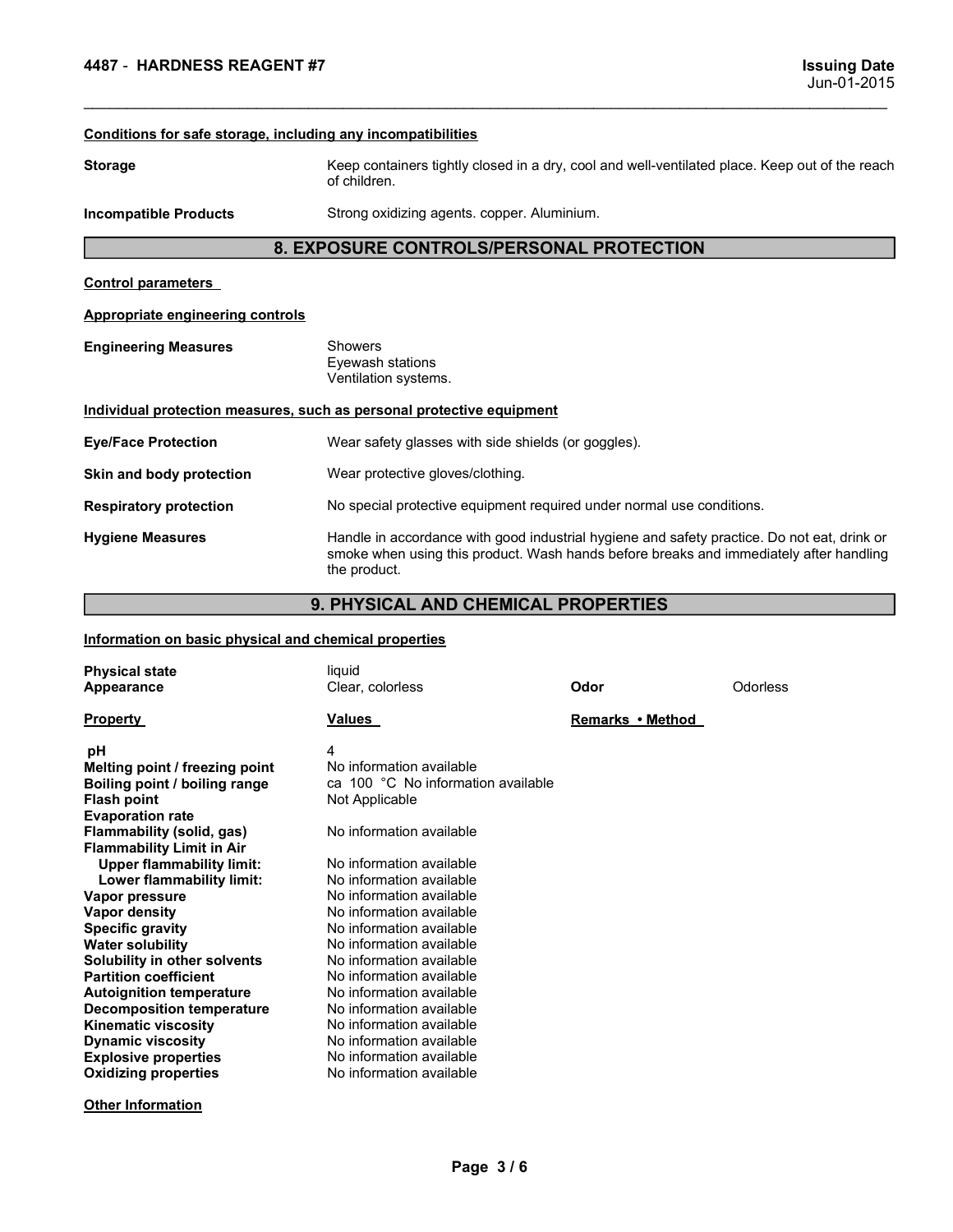| 4487 - HARDNESS REAGENT #7          |                                                      |                                    |
|-------------------------------------|------------------------------------------------------|------------------------------------|
|                                     |                                                      | <b>Issuing Date</b><br>Jun-01-2015 |
| Softening point<br>Molecular weight | No information available<br>No information available |                                    |
| VOC Content (%)<br>Density          | No information available<br>No information available |                                    |
| <b>Bulk density</b>                 | No information available                             |                                    |
|                                     | <b>10. STABILITY AND REACTIVITY</b>                  |                                    |
| <b>Stability</b>                    | Stable under normal conditions of use and storage.   |                                    |

# 10. STABILITY AND REACTIVITY

| 4487 - HARDNESS REAGENT #7                                                                                    |                                                                                                                                          | <b>Issuing Date</b> |
|---------------------------------------------------------------------------------------------------------------|------------------------------------------------------------------------------------------------------------------------------------------|---------------------|
|                                                                                                               |                                                                                                                                          | Jun-01-2015         |
| <b>Softening point</b><br>Molecular weight<br><b>VOC Content (%)</b><br><b>Density</b><br><b>Bulk density</b> | No information available<br>No information available<br>No information available<br>No information available<br>No information available |                     |
|                                                                                                               | <b>10. STABILITY AND REACTIVITY</b>                                                                                                      |                     |
| <b>Stability</b><br><b>Hazardous Reactions</b>                                                                | Stable under normal conditions of use and storage.<br>Contact with metals may evolve flammable hydrogen gas.                             |                     |
| <b>Hazardous polymerization</b>                                                                               | Hazardous polymerization does not occur.                                                                                                 |                     |
| <b>Conditions to avoid</b>                                                                                    | Temperature extremes.                                                                                                                    |                     |
| Incompatible materials                                                                                        | Strong oxidizing agents. copper. Aluminium.                                                                                              |                     |
|                                                                                                               | Hazardous decomposition products Carbon oxides (COx). Nitrogen oxides (NOx).                                                             |                     |
|                                                                                                               | <b>11. TOXICOLOGICAL INFORMATION</b>                                                                                                     |                     |
| Information on likely routes of exposure                                                                      |                                                                                                                                          |                     |
| <b>Component identification</b>                                                                               |                                                                                                                                          |                     |
| Information on toxicological effects<br><b>Chronic toxicity</b>                                               | None known.                                                                                                                              |                     |
|                                                                                                               | <b>12. ECOLOGICAL INFORMATION</b>                                                                                                        |                     |
| <b>Ecotoxicity</b>                                                                                            | Unknown Aquatic Toxicity 1.006 % of the mixture consists of components(s) of unknown hazards to the aquatic environment                  |                     |
| <b>Persistence and degradability</b><br>No information available.                                             |                                                                                                                                          |                     |
| <b>Bioaccumulation/Accumulation</b><br>No information available.                                              |                                                                                                                                          |                     |
|                                                                                                               | <b>13. DISPOSAL CONSIDERATIONS</b>                                                                                                       |                     |
| Dianocal Mathode                                                                                              | Dianoso of worte product or used containers according to local requisition                                                               |                     |

# 11. TOXICOLOGICAL INFORMATION

# 12. ECOLOGICAL INFORMATION

# **Bioaccumulation/Accumulation**<br>No information available.

| Information on likely routes of exposure<br><b>Component identification</b><br>Information on toxicological effects<br><b>Chronic toxicity</b><br>None known.<br><b>12. ECOLOGICAL INFORMATION</b><br><b>Ecotoxicity</b><br>Unknown Aquatic Toxicity 1.006 % of the mixture consists of components(s) of unknown hazards to the aquatic environment<br><b>Persistence and degradability</b><br>No information available.<br><b>Bioaccumulation/Accumulation</b><br>No information available.<br><b>13. DISPOSAL CONSIDERATIONS</b><br><b>Disposal Methods</b><br>Dispose of waste product or used containers according to local regulations.<br>Do not reuse empty containers.<br><b>Contaminated packaging</b> |
|-----------------------------------------------------------------------------------------------------------------------------------------------------------------------------------------------------------------------------------------------------------------------------------------------------------------------------------------------------------------------------------------------------------------------------------------------------------------------------------------------------------------------------------------------------------------------------------------------------------------------------------------------------------------------------------------------------------------|
|                                                                                                                                                                                                                                                                                                                                                                                                                                                                                                                                                                                                                                                                                                                 |
|                                                                                                                                                                                                                                                                                                                                                                                                                                                                                                                                                                                                                                                                                                                 |
|                                                                                                                                                                                                                                                                                                                                                                                                                                                                                                                                                                                                                                                                                                                 |
|                                                                                                                                                                                                                                                                                                                                                                                                                                                                                                                                                                                                                                                                                                                 |
|                                                                                                                                                                                                                                                                                                                                                                                                                                                                                                                                                                                                                                                                                                                 |
|                                                                                                                                                                                                                                                                                                                                                                                                                                                                                                                                                                                                                                                                                                                 |
|                                                                                                                                                                                                                                                                                                                                                                                                                                                                                                                                                                                                                                                                                                                 |
|                                                                                                                                                                                                                                                                                                                                                                                                                                                                                                                                                                                                                                                                                                                 |
|                                                                                                                                                                                                                                                                                                                                                                                                                                                                                                                                                                                                                                                                                                                 |
|                                                                                                                                                                                                                                                                                                                                                                                                                                                                                                                                                                                                                                                                                                                 |
|                                                                                                                                                                                                                                                                                                                                                                                                                                                                                                                                                                                                                                                                                                                 |
| <b>14. TRANSPORT INFORMATION</b>                                                                                                                                                                                                                                                                                                                                                                                                                                                                                                                                                                                                                                                                                |
| Not regulated<br><b>DOT</b>                                                                                                                                                                                                                                                                                                                                                                                                                                                                                                                                                                                                                                                                                     |
| Not regulated<br><b>IATA</b>                                                                                                                                                                                                                                                                                                                                                                                                                                                                                                                                                                                                                                                                                    |
| Page 4/6                                                                                                                                                                                                                                                                                                                                                                                                                                                                                                                                                                                                                                                                                                        |
|                                                                                                                                                                                                                                                                                                                                                                                                                                                                                                                                                                                                                                                                                                                 |

# 14. TRANSPORT INFORMATION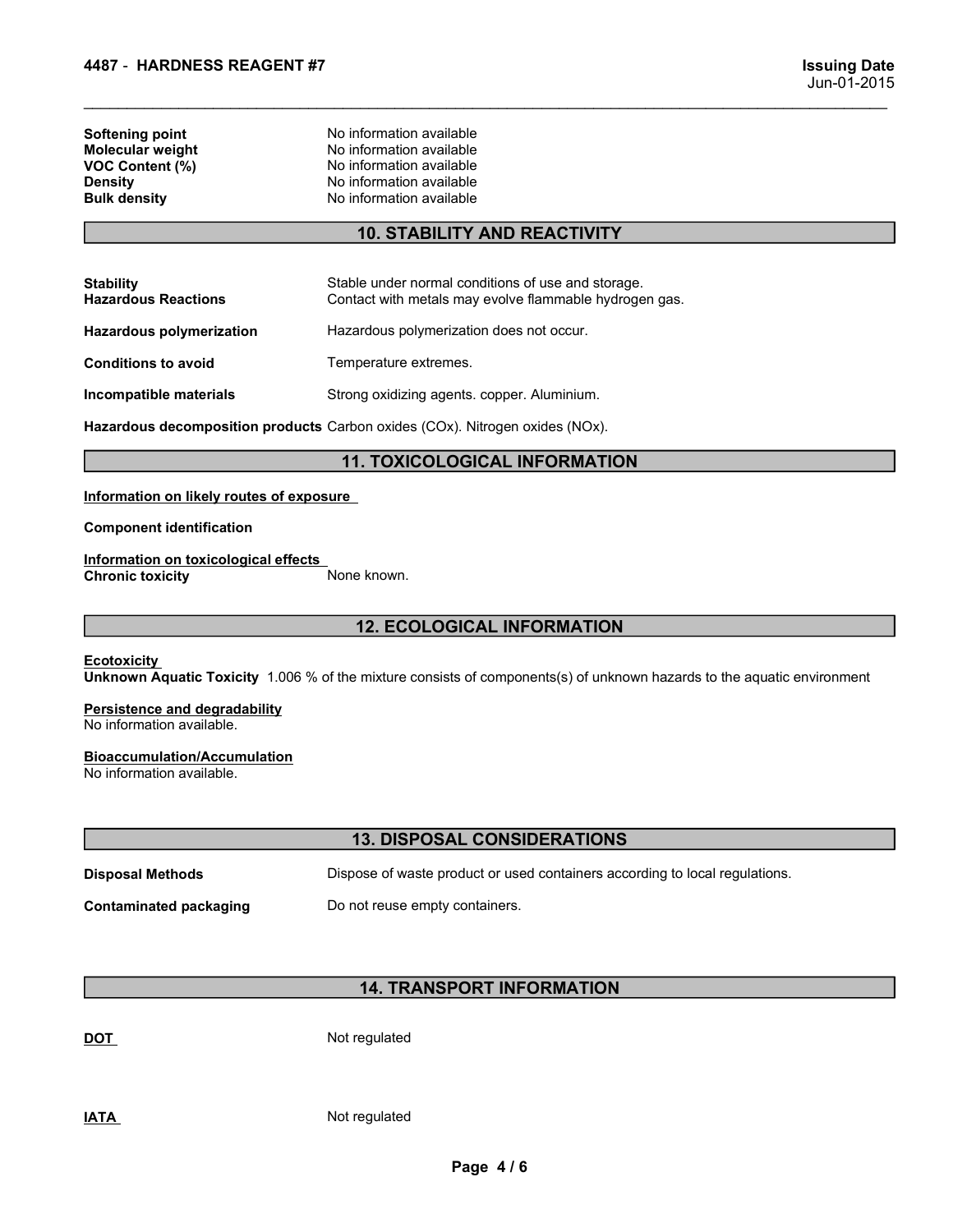# 15. REGULATORY INFORMATION

\_\_\_\_\_\_\_\_\_\_\_\_\_\_\_\_\_\_\_\_\_\_\_\_\_\_\_\_\_\_\_\_\_\_\_\_\_\_\_\_\_\_\_\_\_\_\_\_\_\_\_\_\_\_\_\_\_\_\_\_\_\_\_\_\_\_\_\_\_\_\_\_\_\_\_\_\_\_\_\_\_\_\_\_\_\_\_\_\_\_\_\_\_

| 4487 - HARDNESS REAGENT #7       |                                                                                                                  | <b>Issuing Date</b> |
|----------------------------------|------------------------------------------------------------------------------------------------------------------|---------------------|
|                                  |                                                                                                                  | Jun-01-2015         |
| <b>IMDG/IMO</b>                  | Not regulated                                                                                                    |                     |
|                                  |                                                                                                                  |                     |
|                                  | <b>15. REGULATORY INFORMATION</b>                                                                                |                     |
| <b>International Inventories</b> |                                                                                                                  |                     |
| <b>TSCA</b>                      | Complies                                                                                                         |                     |
| <b>DSL/NDSL</b>                  | Complies                                                                                                         |                     |
| <b>EINECS/ELINCS</b>             | Does not comply                                                                                                  |                     |
| <b>ENCS</b>                      | Complies                                                                                                         |                     |
| <b>IECSC</b>                     | Does not comply                                                                                                  |                     |
| <b>KECL</b>                      | Does not comply                                                                                                  |                     |
| <b>PICCS</b>                     | Does not comply                                                                                                  |                     |
| <b>AICS</b>                      | Complies                                                                                                         |                     |
| Legend:                          |                                                                                                                  |                     |
|                                  | TSCA - United States Toxic Substances Control Act Section 8(b) Inventory                                         |                     |
|                                  | <b>DSL/NDSL</b> - Canadian Domestic Substances List/Non-Domestic Substances List                                 |                     |
|                                  | EINECS/ELINCS - European Inventory of Existing Chemical Substances/European List of Notified Chemical Substances |                     |

# Legend:

TSCA - United States Toxic Substances Control Act Section 8(b) Inventory DSL/NDSL - Canadian Domestic Substances List/Non-Domestic Substances List EINECS/ELINCS - European Inventory of Existing Chemical Substances/European List of Notified Chemical Substances ENCS - Japan Existing and New Chemical Substances IECSC - China Inventory of Existing Chemical Substances KECL - Korean Existing and Evaluated Chemical Substances PICCS - Philippines Inventory of Chemicals and Chemical Substances AICS - Australian Inventory of Chemical Substances 15. REGULATORY INFORMATION<br>
INternational Inventories<br>
TSCA<br>
ENECS/ELINCS<br>
ENECS/ELINCS<br>
ENECS/ELINCS<br>
ENECS<br>
ENECS<br>
ENECS<br>
ENECS<br>
ENECS<br>
IECS<br>
USCA USP DORS INTO DRIGHT TO DRIGHT THEORY<br>
IECS<br>
IECS<br>
USCA UNITELY DRIGHT TO **SECTION META SECTION META SECTION META SECTION SECTION SECTION COMPUTE:**<br>
SECTION COMPUTE SECTION COMPUTE:<br>
ENECT COMPUTE COMPUTE:<br>
ENECT COMPUTE:<br>
INCIDENT CONSIDER THE CONTAINS CONSIDER CONTAINS CONSIDER THE CONTAINS CO **or chemical international Inventories.**<br> **SOLANDSL**<br> **Complies**<br> **ENCS Des not comply<br>
<b>ENCS**<br> **ENCS**<br> **ENCS**<br> **ENCS**<br> **CONS**<br> **CONS**<br> **CONS**<br> **CONS**<br> **CONS**<br> **CONS**<br> **CONS**<br> **CONS**<br> **CONS**<br> **CONS**<br> **CONS**<br> **CONS**<br> **CONS** TREATIONSL<br>
STOCA Complies<br>
STOCA Complies<br>
EINECS/ELINCS Complies<br>
EINECSIELINCS Complies<br>
EINECS<br>
EINECS<br>
EINECS<br>
IECG<br>
IECG<br>
IECG<br>
IECG<br>
IECG<br>
IECG<br>
IECG<br>
IECG<br>
IECG<br>
INCCS<br>
INCCS<br>
INCCS<br>
INCCS<br>
SOCA United States Toxic **And Start Constrainer Complete**<br> **And Start Constrainers**<br> **Acceler Start Constrainers**<br> **Acceler Start Constrainers**<br> **Acceler Start Constrainers**<br> **And Start Constrainers**<br> **And Start Constrainers**<br> **And Start Constrain** Chronic Health Hazard<br>
Science Chronic Chronic Chronic Chronic Chronic Chronic Chronic Chronic Chronic Chronic Chronic Chronic Chronic Chronic Chronic Chronic Chronic Chronic Chronic Chronic Chronic Chronic Chronic Chronic SC<br>
SC Does not comply<br>
SC Does not comply<br>
SC Does not comply<br>
SC Does not complex<br>
SC Does not complex<br>
A - United States Toxic Substances Control Act Section 8(b) Inventory<br>
A - United States Toxic Substances control Ac FIGCs<br>
In Complies<br>
ISON Complies<br>
ISON Complies<br>
ISON Complies<br>
EMCS - Jeropean Inventory of Existing and New Chemical Substances List<br>
ENCS - Japan Existing and New Chemical Substances<br>
ENCS - Japan Existing and New Chem Nice and the Container Containers containers and Sales and Sales and Nice and Nice and Nice and Sales and Sales and Sales and Sales any substances ENCS - Lappen Entity and Sales and Chemical Substances European List of Not This material, as supplied, does not contain any substances regulated as hazardous substances and the Comprehensive method. Here is the Comprehensive of Entire MECO - Reception and the Comprehensive of Comprehensive of Com ENGIN: The harm of New Orleansation and New Compensation and CHA (EGSC - China Inventory of Existing Chemical Substances<br>
KEGSC - China Inventory of Existing Chemical Substances<br>
KECSC - Kensin Existing And Computer Substa

SARA 313<br>Section 313 of Title III of the Superfund Amendments and Reauthorization Act of 1986 (SARA). This product contains a chemical

| Acute health hazard               | No. |  |
|-----------------------------------|-----|--|
| <b>Chronic Health Hazard</b>      | No. |  |
| Fire hazard                       | No. |  |
| Sudden release of pressure hazard | No  |  |
| <b>Reactive Hazard</b>            | No  |  |

CFR 122.42)

# **CERCLA**

IECO-C China Internaly of Estate Christian Colembat Substances<br>
IECO-C Christian Eventual Substances<br>
PICOS - Philippines Investory of Chemical Substances<br> **ACCS** - Philippines Investory of Chemical Substances<br> **SERA 31512 KECI-** Korean Existing and Evaluatied Chemical Substances<br> **PECIS** - Porcean Existing and Evaluations<br> **PECIS - Philippines Inventory of Chemicals Substances**<br> **AISS** - Australian Inventory of Chemical Substances<br> **SERA 3 AICS** - Australian Inventory of Chemical Substances<br> **US Federal Regulations**<br> **US Federal Regulations**<br> **SARA 313**<br>
Section 313 of Title III of the Superfund Amendments and Reauthorization Act of 1986 (SARA<br>
or chemicals US Federal Regulations<br>
SARA 313<br>
SARA 313<br>
Section 313 of Title III of the Superfund Amendments and Reauthorization Act of 1986 (SARA). This product<br>
or chemicals which are subject to the reporting requirements of the Ac SARA 313<br>
Section 313 of Title III of the Superfund Amendments and Reauthorization Act of 1966 (SARA). This product contains a chemical<br>
or chemicals which are subject to the reporting requirements of the Act and Title 40 or chemicals which are subject to the reporting requirements of the Act and Title 40 of the Code of Federal Re<br>
SARA 311/312 Hazard Categories.<br>
Chronic Health Hazard<br>
Suddon relasse of pressure hazard<br>
Suddon relasse of p Active health hazard<br>
Chronic Health Hazard<br>
Chronic Health Hazard<br>
Reactive Hazard<br>
No<br>
CRIA (Clean Water Act)<br>
No<br>
CRIA (Clean Water Act)<br>
This product does not contain any substances regulated as holidaths pursuant to t pollutants pursuant to the Clean Water Act (40 CFR 122.21 and 40<br>
Fregulated as hazardous substances under the Comprehensive<br>
ERCLA) (40 CFR 302) or the Superfund Amendments and<br>
specific reporting requirements at the loca

# 16. OTHER INFORMATION